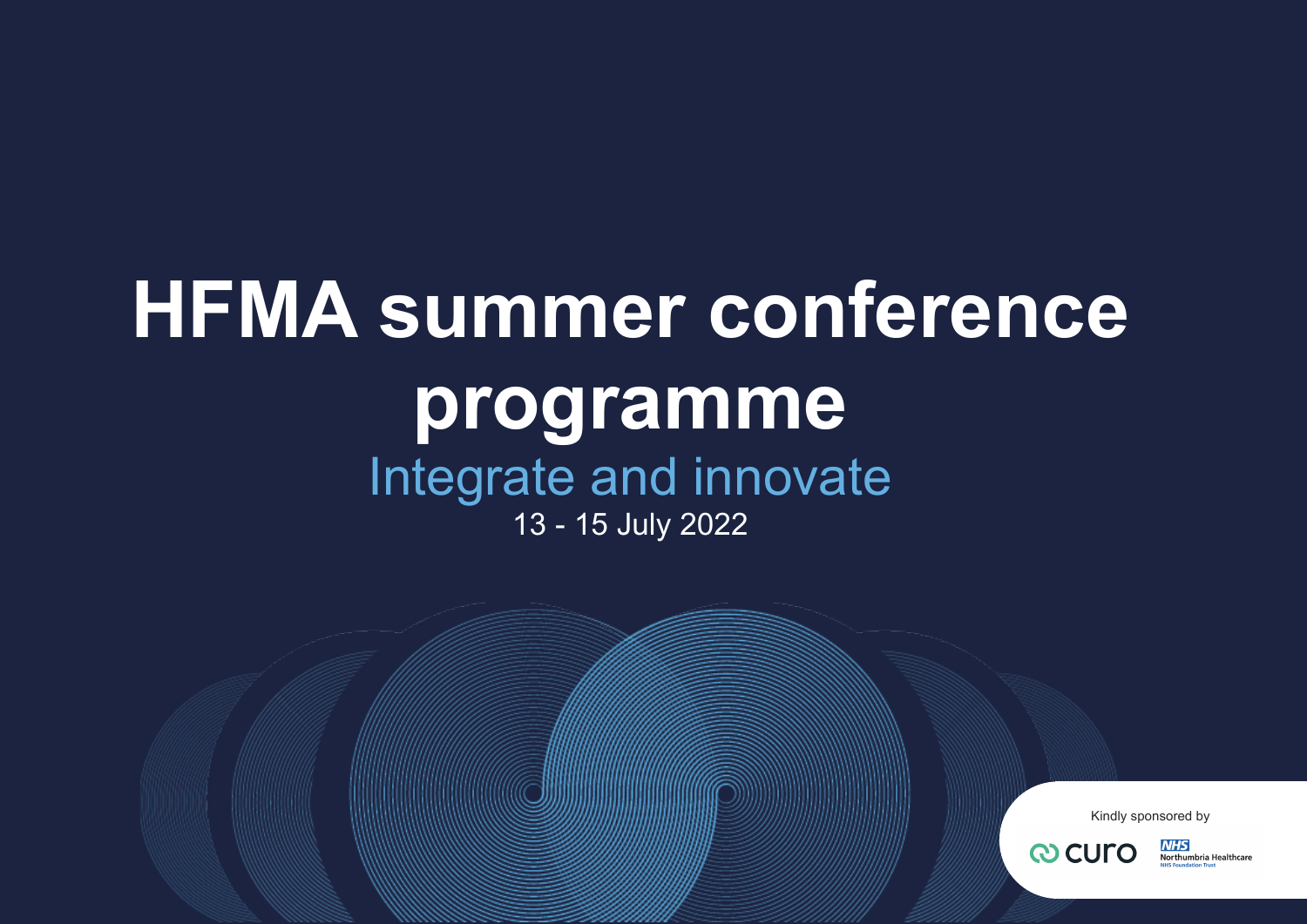# **Programme**

#### Wednesday 13 July ● **online only 09:00 - 09:45** Coffee and registration **09:45 - 10:00 Chair's welcome and personal reflections ●** *Sue Jacques,* chief executive, County Durham & Darlington NHS Foundation Trust **10:00 - 11:00 Opening plenary – self care ●** *Vida Carmel*, *behavioural change coach* Give yourself a break. In this opening session we'll slow down, be present and explore how to sustainably nourish and support yourself. There will be some practical exercises that will show you how you can feel centred, calm and understanding what feeling well means to you. **11:00 - 11:15** Break, networking and exhibition **11:15 - 12:00 Workshop 1: Equality, Diversity, Inclusion (EDI) in action ●** *Nikhil Khashu, regional director of finance, NHSE/I – NW & Rachael Kelly, transformation accountant, Mersey Care NHS Foundation Trust* In this session you will hear from Rachel about her lived experience of having ADHD and working within NHS Finance. Following this, you will be updated on the work that has been going on within the North West inclusion and diversity ambassadors network and how you can get involved and be more supportive of the EDI agenda. **Workshop 2: implementing a value-based healthcare approach ● Sponsored by Roche** *Adele Cahill, assistant director value based health care, Aneurin Bevan University Health Board; and assistant director strategic partnerships, Welsh Value in Health Centre, Ravi Chana, head of business development and value-based healthcare lead, Roche Diagnostics and Andrew Osman, healthcare strategy consultant, Roche Healthcare Consulting* This session will explore what value-based healthcare and value-based procurement are and the benefits of adopting a value driven approach. You will hear about the implementation of value-based care in Wales and the lessons they have learned along the way. The session will also include details of how value-based care and value-based procurement projects can support the adoption of innovation and enable transformation. **Workshop 3: what have we learnt from the recent planning round and how do we balance operational and strategic planning to optimise the NHS? ● Sponsored by Grant Thornton** *Dr.Christine Armistead, director, Grant Thornton* The NHS faces significant challenges in recovering the elective programme. There are c6 million patients on NHS waiting lists, some waiting in excess of 2 years. The most recent planning round focused on a 1 year plan to eradicate 104 week waits and to deliver 104% of weighted activity than in 2019/20. This is the first step in the elective recovery programme. There are challenges in retaining and recruiting workforce to deliver the plans and a reliance on transformation to step up activity levels. ICSs are embryonic with strategic planning emerging but largely reactive to the national strategy. In this session we will explore the key themes from the most recent planning round, what lessons can we learn and how systems can be more strategic and innovative in their planning.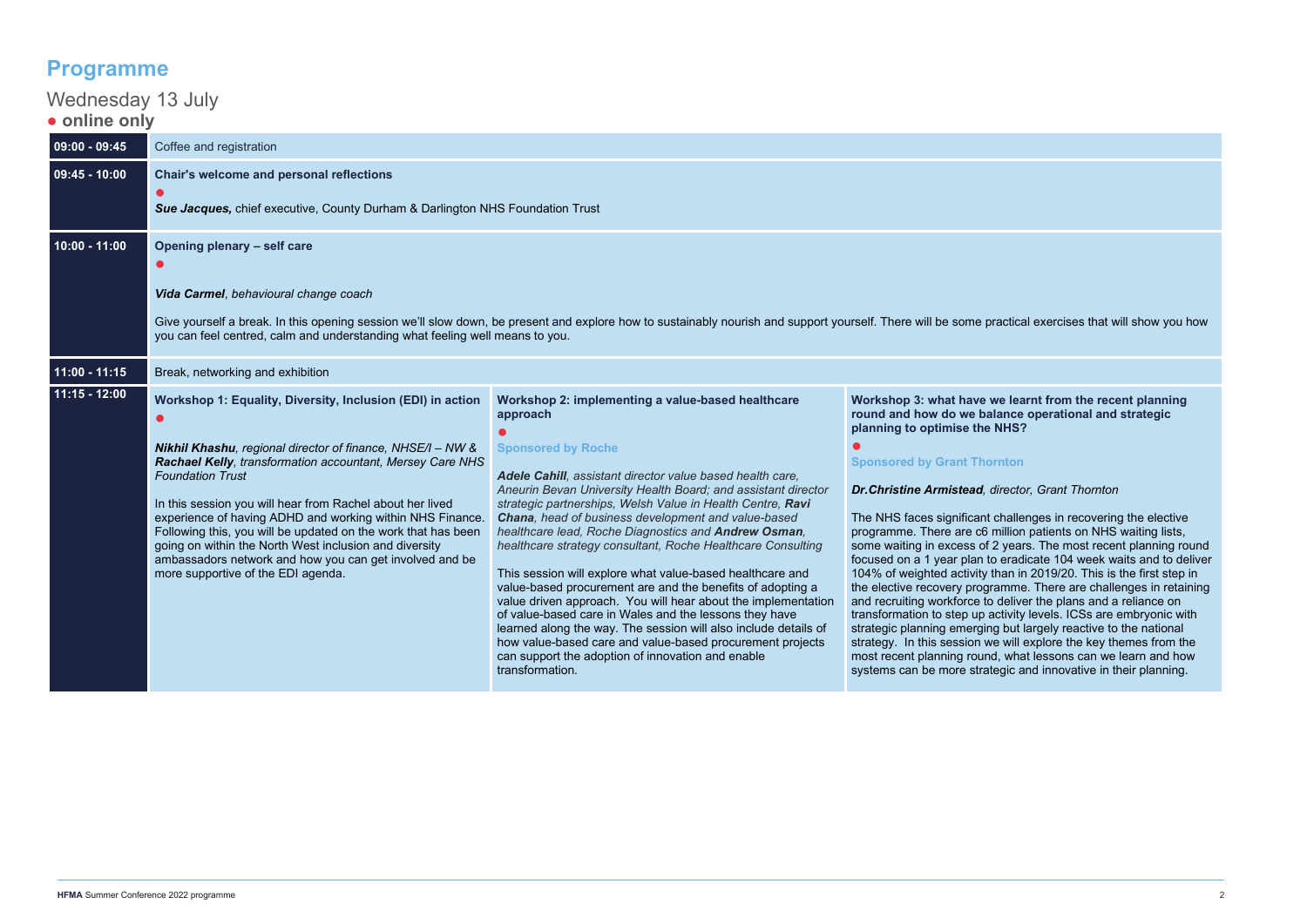#### **Interactive breakout 4: individual and team**

#### *Nema <i>Professional facilitator and HFMA* tor

s at the heart of our ability to cope in nvironments and a key tool to successful nt in facing both personal and nal challenge. In today's world we face certain, Complex and Ambiguous (VUCA) ts more frequently. Developing both d organisational resilience is critical to not just succeeding in navigating our way through the challenges but also ensuring that we are taking care of wellbeing. In this interactive session ntroduce some of the key concepts of both d organisational resilience. You will have hity to reflect on your own approach roving personal resilience and to consider can be taken as a finance team to vartmental and organisational resilience.

#### **proving the NHS estate can have a positive in staff wellbeing**

| 12:00 - 12:40 | Lunch, networking and exhibition                                                                                                                                                                                                                                                                                                                                                                                                                                                                                                                                                                                                                                                                                                                                                                                                                                                                                                                                                     |                                                                                                                                                                                                                                                |                                                                                                                                                                                                                                                                                                                                                                                                                                                                                                                                                                                                                                                                                                                                                                                                                                                                                                                               |                                                                                                                                                                                                                                                                                                                                                                                                                                                                                                                                                                                                                                                                                              |                                                                                                                                                                                                                                                                                                                                                                                                    |                                                                                                                                                                                                                                                                                                                                        |
|---------------|--------------------------------------------------------------------------------------------------------------------------------------------------------------------------------------------------------------------------------------------------------------------------------------------------------------------------------------------------------------------------------------------------------------------------------------------------------------------------------------------------------------------------------------------------------------------------------------------------------------------------------------------------------------------------------------------------------------------------------------------------------------------------------------------------------------------------------------------------------------------------------------------------------------------------------------------------------------------------------------|------------------------------------------------------------------------------------------------------------------------------------------------------------------------------------------------------------------------------------------------|-------------------------------------------------------------------------------------------------------------------------------------------------------------------------------------------------------------------------------------------------------------------------------------------------------------------------------------------------------------------------------------------------------------------------------------------------------------------------------------------------------------------------------------------------------------------------------------------------------------------------------------------------------------------------------------------------------------------------------------------------------------------------------------------------------------------------------------------------------------------------------------------------------------------------------|----------------------------------------------------------------------------------------------------------------------------------------------------------------------------------------------------------------------------------------------------------------------------------------------------------------------------------------------------------------------------------------------------------------------------------------------------------------------------------------------------------------------------------------------------------------------------------------------------------------------------------------------------------------------------------------------|----------------------------------------------------------------------------------------------------------------------------------------------------------------------------------------------------------------------------------------------------------------------------------------------------------------------------------------------------------------------------------------------------|----------------------------------------------------------------------------------------------------------------------------------------------------------------------------------------------------------------------------------------------------------------------------------------------------------------------------------------|
| 12:40 - 13:25 | Interactive breakout 1: confidence<br>building<br>Pete English, independent consultant,<br><b>Management Development Consultancy</b><br>This session is for you if you feel like your<br>confidence needs a bit of a boost. You<br>may be suffering from Imposter Syndrome,<br>or simply feel like you're not achieving<br>your full potential. There may be<br>situations that you find particularly<br>challenging such as job interviews,<br>presentations or meetings.<br>This 45 minute session will be packed with<br>tips and practical ideas on how to get<br>yourself in a positive frame of mind before<br>a challenging situation, as well as advice<br>on how to develop your confidence over<br>the longer term.                                                                                                                                                                                                                                                        | Interactive breakout 2: stress less<br>Nicola Shergold, business psychologist,<br>Project<br>No one can deny that we are living in<br>reduce stress and take back control.<br>Outcomes:<br>$\bullet$<br>what might trigger yours<br>techniques | executive coach and facilitator, The Wellbeing<br>demanding and stressful times and the risks of<br>becoming overanxious, stressed and exhausted<br>are high. Come along to this workshop and get<br>lots of practical tools, tips and strategies to<br>Understand the stress response and<br>Identify and challenge unhelpful thought<br>patterns in order to nip stress in the bud<br>Build your own Stress Less toolkit using<br>our simple and effective tools and                                                                                                                                                                                                                                                                                                                                                                                                                                                        | Interactive breakout 3: sleep soundly<br>Jackie Barber, business psychologist, coach<br>and facilitator, The Wellbeing Project<br>Discover why sleep is so important for your<br>cognitive function, mental fitness and general<br>health and wellbeing. During this workshop<br>you'll be able to identify habits and<br>behaviours which may be affecting your sleep<br>pattern and explore some proven solutions to<br>help you relax and sleep peacefully.<br>Outcomes:<br>Learn how restful, refreshing sleep<br>contributes to your wellbeing<br>Identify habits and behaviours that<br>may be impacting on your sleep<br>Lay the foundations for good quality<br>sleep - every night! |                                                                                                                                                                                                                                                                                                                                                                                                    | <b>Interactive</b><br>resilience<br><b>Neena Viva</b><br>academy tut<br>Resilience is<br>pressured e<br>managemer<br>organisation<br>Volatile, Und<br>environment<br>personal and<br>just succeed<br>challenges <b>b</b><br>our mental v<br>Neena will in<br>personal and<br>an opportun<br>towards imp<br>actions that<br>improve dep |
| 13:25 - 13:40 | Break, networking and exhibition                                                                                                                                                                                                                                                                                                                                                                                                                                                                                                                                                                                                                                                                                                                                                                                                                                                                                                                                                     |                                                                                                                                                                                                                                                |                                                                                                                                                                                                                                                                                                                                                                                                                                                                                                                                                                                                                                                                                                                                                                                                                                                                                                                               |                                                                                                                                                                                                                                                                                                                                                                                                                                                                                                                                                                                                                                                                                              |                                                                                                                                                                                                                                                                                                                                                                                                    |                                                                                                                                                                                                                                                                                                                                        |
| 13:40 - 14:25 | Workshop 1: increase value and savings through<br>procurement data and technology<br>Nils van de Winkel, head of procurement data & performance,<br><b>NHS England and NHS Improvement</b><br>During this session Nils will talk about how procurement data<br>and technology can support identification and delivery of non-<br>pay value and savings. Nils will outline what national services<br>and technology solutions exist for NHS organisations, with a<br>specific focus on NHS Spend Comparison Service and the new<br>health family e-commercial system, Atamis. NHS Spend<br>Comparison Service aggregates accounts payable and<br>purchase order data from NHS providers to create insight into<br>potential savings opportunities. Atamis, which was selected by<br>DHSC and is made available for the whole health family, already<br>provides over 80 organisations with a single view of NHS<br>commercial pipeline, projects, contracts and supplier intelligence |                                                                                                                                                                                                                                                | Workshop 2: the importance of data to support restoration<br>and recovery of non-COVID 19 related care<br><b>Sponsored by Baxter</b><br>Katie Holgate, OPAT specialist nurse, Yorkshire and<br><b>Scarborough Teaching Hospitals NHS Foundation Trust</b><br>Outpatient parenteral antimicrobial therapy (OPAT) services first<br>appeared in the UK over 20 years ago and have demonstrated<br>they can significantly reduce bed days, admissions, cost, and<br>improve patient experience. This session will discuss how York<br>and Scarborough Teaching Hospitals NHS Foundation Trust has<br>saved over 11,000 bed days through the service since January<br>2019. It will explore how the trust is seeking to support further<br>restoration and recovery with a robust evaluation of their service,<br>through the use of data, and a structured approach to scale the<br>approach to every patient who could benefit. |                                                                                                                                                                                                                                                                                                                                                                                                                                                                                                                                                                                                                                                                                              | <b>Workshop 3: how im</b><br>positive impact on st<br><b>Sponsored by Prime</b><br>Jonathan Higman, ch<br><b>Integrated Care Board</b><br>and <b>Kim Barnes</b> , asse<br>People perform best w<br>The wellbeing of NHS<br>we recover from the pa<br>waiting lists. Our healt<br>linked to the environm<br>session we will hear h<br>key worker housing, ca<br>employer and have a<br>recruitment. |                                                                                                                                                                                                                                                                                                                                        |
| 14:25 - 14:45 | Break, networking and exhibition                                                                                                                                                                                                                                                                                                                                                                                                                                                                                                                                                                                                                                                                                                                                                                                                                                                                                                                                                     |                                                                                                                                                                                                                                                |                                                                                                                                                                                                                                                                                                                                                                                                                                                                                                                                                                                                                                                                                                                                                                                                                                                                                                                               |                                                                                                                                                                                                                                                                                                                                                                                                                                                                                                                                                                                                                                                                                              |                                                                                                                                                                                                                                                                                                                                                                                                    |                                                                                                                                                                                                                                                                                                                                        |

*Jonathan Higman, chief executive designate, Somerset Integrated Care Board, Phil Holland, chief investment officer and Kim Barnes, associate director, Prime PLC*

vhen they are happy and in good health. staff has never been more important as andemic and focus on reducing elective th and levels of workplace contentment are lents we live and work within. In this ow improving the NHS estate, including an make the NHS a more attractive positive effect on retention and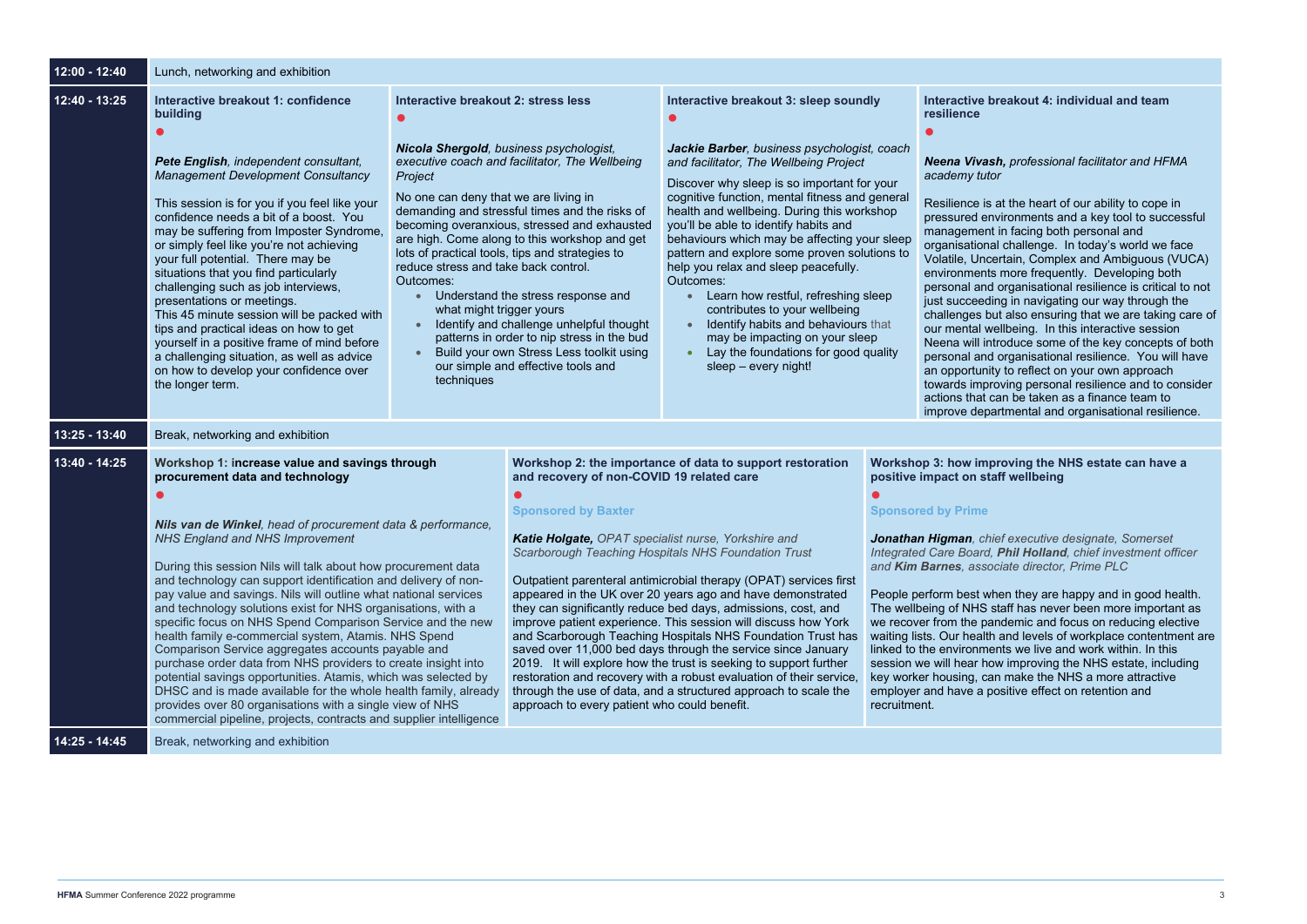| 14:45 - 15:30 | Workshop 1: delivering value and innovation through<br>collaborative system working: making it easier for the NHS<br>to put patients first<br><b>Sponsored by NHS Supply Chain</b><br>Mike Doyle, deputy director - Lancashire procurement cluster<br>and Clare Moss, head of medicines optimisation, NHS Midlands<br>and Lancashire CSU<br>This session will showcase a current example of how working in<br>collaboration with procurement, finance and clinical teams has<br>enabled an innovative "off script" wound dressings solution to be<br>identified and piloted across the Lancashire and South Cumbria<br>Health and Care Partnership ICS. Identifying the opportunity to<br>transform the supply chain pathway for wound care, and<br>responding to the need for improved efficiency, the project team<br>have jointly developed a solution which enables both<br>standardisation of care and simplification of the overall process.<br>The pilot also aims to improve data capture for this pathway to<br>further increase long term value across the system, ultimately<br>supporting the provision of improved patient care. | <b>Workshop 2: embracing Open Source at The Royal Marsden</b><br>NHS Foundation Trust: implementing an innovative finance<br>system whilst reducing cost<br><b>Sponsored by OpusVL</b><br>Patrick Highland, programme manager - technology and<br>innovation, The Royal Marsden NHS Foundation Trust<br>The Royal Marsden Finance team needed to cost-effectively<br>meet the specific operational needs of a Wholly Owned<br>Subsidiary (WOS) pharmacy through implementation of an<br>automatic digital finance and reporting system. Working with<br>OpusVL, a specialist Open Source provider, Royal Marsden<br>were able to create a customised finance system tailored to the<br>Trust's needs, including bespoke functionality to integrate with<br>HMRC and the Wellsky (formerly JAC) pharmacy system.<br>The Open Source approach provided additional sustainability<br>and functional benefits, removed the need for additional licence<br>costs, and provided sufficient flexibility to react to the developing<br>WOS. The delivered system was then peer reviewed by One<br>NHS Finance and recognised as an innovation in Cohort 1 of the<br>Innovation Programme. | <b>Workshop 3:</b><br>ensuring NH<br><b>Sponsored b</b><br><b>Speaker TBC</b><br><b>NHS organisa</b><br>corporate ser<br>other, to ident<br>up, comply wi<br>objectives. Th<br>worked with a<br>organisation,<br>provide insigh<br>opportunities,<br>support collal |
|---------------|-----------------------------------------------------------------------------------------------------------------------------------------------------------------------------------------------------------------------------------------------------------------------------------------------------------------------------------------------------------------------------------------------------------------------------------------------------------------------------------------------------------------------------------------------------------------------------------------------------------------------------------------------------------------------------------------------------------------------------------------------------------------------------------------------------------------------------------------------------------------------------------------------------------------------------------------------------------------------------------------------------------------------------------------------------------------------------------------------------------------------------------------------|-----------------------------------------------------------------------------------------------------------------------------------------------------------------------------------------------------------------------------------------------------------------------------------------------------------------------------------------------------------------------------------------------------------------------------------------------------------------------------------------------------------------------------------------------------------------------------------------------------------------------------------------------------------------------------------------------------------------------------------------------------------------------------------------------------------------------------------------------------------------------------------------------------------------------------------------------------------------------------------------------------------------------------------------------------------------------------------------------------------------------------------------------------------------------------------|---------------------------------------------------------------------------------------------------------------------------------------------------------------------------------------------------------------------------------------------------------------------|
| 15.30         | Close                                                                                                                                                                                                                                                                                                                                                                                                                                                                                                                                                                                                                                                                                                                                                                                                                                                                                                                                                                                                                                                                                                                                         |                                                                                                                                                                                                                                                                                                                                                                                                                                                                                                                                                                                                                                                                                                                                                                                                                                                                                                                                                                                                                                                                                                                                                                                   |                                                                                                                                                                                                                                                                     |

### **Workshop 3: baselining, benchmarking and best practice: ensuring NHS finance and procurement are fit for the future**

**Sponsored by NHS Shared Business Services**

ations need to baseline and benchmark their vices against best-practice and, within ICSs, each other against seen practice and, them no equations of the third in the proven in the proven in the third in the set of the set of the set of the set of the set of the set of the set of the set of the set of the set of the  $\mu$ ith national requirements, and achieve their ICS of the control of the control of the control of the control of the control of the workshop will highlight how NHS SBS has all partner trusts within an ICS to evaluate their organisation, people, processes, technology and governance to nt into current business challenges and , and deliver a roadmap of recommendations to boration, best practice and best value.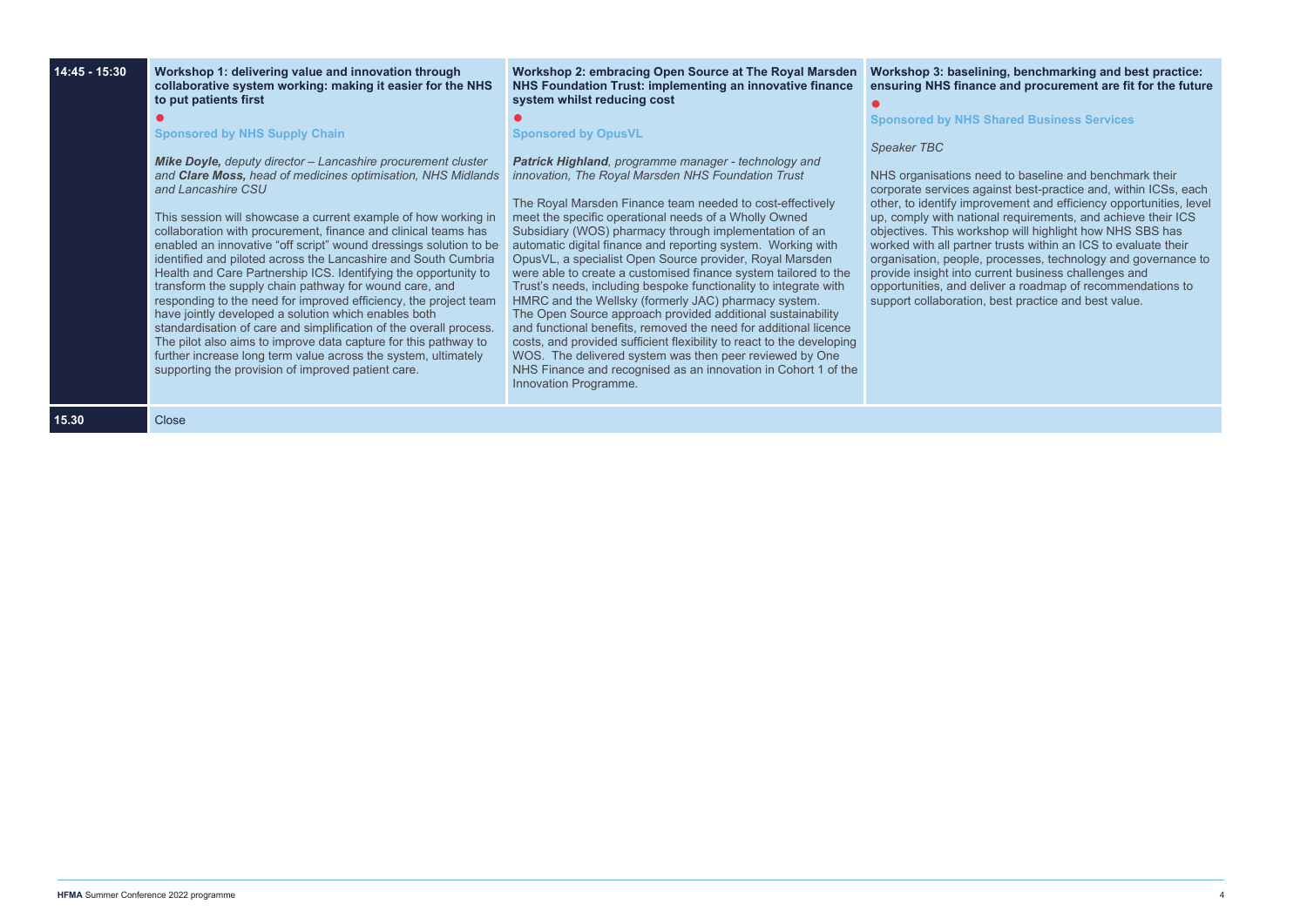## **Thursday 14 July** ● **Hybrid and** ● **online only**

| $  09:00 - 09:45$ | Registration                                                                                                                                                                                                                                                                                                                                                                                                                                                                                                                                                                                                                                                                                                                                                                                                                                                                                                                                                                                                                                                                                                                                                                                                                                                                                                                                                                   |                                                                                                                                                                                                                                                                                                                                                                                                                                                                                                                                                                                                      |
|-------------------|--------------------------------------------------------------------------------------------------------------------------------------------------------------------------------------------------------------------------------------------------------------------------------------------------------------------------------------------------------------------------------------------------------------------------------------------------------------------------------------------------------------------------------------------------------------------------------------------------------------------------------------------------------------------------------------------------------------------------------------------------------------------------------------------------------------------------------------------------------------------------------------------------------------------------------------------------------------------------------------------------------------------------------------------------------------------------------------------------------------------------------------------------------------------------------------------------------------------------------------------------------------------------------------------------------------------------------------------------------------------------------|------------------------------------------------------------------------------------------------------------------------------------------------------------------------------------------------------------------------------------------------------------------------------------------------------------------------------------------------------------------------------------------------------------------------------------------------------------------------------------------------------------------------------------------------------------------------------------------------------|
| $09:45 - 10:00$   | <b>Chair's welcome and personal reflections</b><br>Caroline Clarke, group CEO, Royal Free London NHS Foundation Trust                                                                                                                                                                                                                                                                                                                                                                                                                                                                                                                                                                                                                                                                                                                                                                                                                                                                                                                                                                                                                                                                                                                                                                                                                                                          |                                                                                                                                                                                                                                                                                                                                                                                                                                                                                                                                                                                                      |
| 10:00 - 11:00     | Opening plenary - what does the new Health and Care Bill mean for NHS finance?<br>Siva Anandaciva, chief analyst, The King's Fund<br>In a year of reform, what does the emerging policy landscape mean for financial management in the NHS? In this session Siva will look at the impact of the Health and Care Bill, the challenges faced<br>by emerging integrated care systems and how health systems can use the opportunity presented by the Bill to improve how resources are used and how care is delivered.                                                                                                                                                                                                                                                                                                                                                                                                                                                                                                                                                                                                                                                                                                                                                                                                                                                            |                                                                                                                                                                                                                                                                                                                                                                                                                                                                                                                                                                                                      |
| 11:00 - 11:30     | Break, networking and exhibition                                                                                                                                                                                                                                                                                                                                                                                                                                                                                                                                                                                                                                                                                                                                                                                                                                                                                                                                                                                                                                                                                                                                                                                                                                                                                                                                               |                                                                                                                                                                                                                                                                                                                                                                                                                                                                                                                                                                                                      |
| 11:30 - 12:15     | Workshop 1: improving autism services in Derbyshire - a patient perspective<br><b>Trevor Wright, autism consultant, ReSolve</b><br>Trevor, who had received a positive experience at the point of diagnosis of autism then found it<br>difficult to link to post-diagnosis support in Derbyshire. He experienced a lack of joined up services<br>and observed that with some small changes to processes the system could work much more<br>efficiently. There were further challenges when his daughter who also is also autistic reached 18 -<br>CAMHS support ceased and there was a lack of adult support, exacerbated during the Covid-19<br>pandemic. Derbyshire Healthcare NHS Foundation Trust (part of the Derbyshire ICS) worked with<br>Trevor to consider what this experience means for their plans to support employees and patients<br>who are neuro-diverse. A whole-system approach is needed to tackle the challenges faced by<br>people with neuro-diversity and system leadership can benefit significantly from working with<br>people with lived experience. In this session Trevor will describe the challenges he and his family<br>faced and how working with the Derbyshire Healthcare NHS Foundation Trust helped to identify<br>areas where resources could be used more effectively and what changes were needed to improve<br>patient experience. | <b>Workshop 2: All Together Better Sunderland Alliance</b><br><b>Penny Davison, development lead &amp; Tarryn Lake, director of finance, Sunderland ATB</b><br>This session will cover how the All Together Better (ATB) alliance of commissioners and providers<br>in the Sunderland out of hospital system have approached transformation and partnership working<br>underpinned by the Better Care Fund approach. The ATB has provided a unique opportunity for<br>partners to continue to transform and integrate services at a place-based level whilst responding to<br>the COVID-19 pandemic. |
| 12:15 - 13:15     | Lunch, networking and exhibition                                                                                                                                                                                                                                                                                                                                                                                                                                                                                                                                                                                                                                                                                                                                                                                                                                                                                                                                                                                                                                                                                                                                                                                                                                                                                                                                               |                                                                                                                                                                                                                                                                                                                                                                                                                                                                                                                                                                                                      |
| 13:15 - 14:00     | Workshop 1: how cross industry collaboration overcame the challenges of a global<br>pandemic, from scientific innovation to dynamic risk assessment and decision making<br><b>Sponsored by AstraZeneca</b><br>Matthew Ferriday, vaccines business unit manager, AstraZeneca UKMC<br>The COVID-19 pandemic is the most recent global health crisis that the UK has faced. From a<br>pharmaceutical industry perspective what were the lessons learnt and the changes to the way we<br>do business that the pandemic imparted on us. How do we harness the good and avoid reverting<br>to the ways of working prior to the pandemic?                                                                                                                                                                                                                                                                                                                                                                                                                                                                                                                                                                                                                                                                                                                                             | Workshop 2: applying SQL and Power BI reporting to financial services<br>Simon Hosey, senior finance officer, Mid Yorkshire Hospitals NHS Trust and Richard Sawyer,<br>programme manager, One NHS Finance<br>In this session Simon will provide details of this game changing and peer reviewed innovation<br>which has meant his team has gone from spending hours downloading data into Excel for manual<br>analysis, to being able to query anything instantly. Nothing is off limits!                                                                                                            |
| 14:00 - 14:30     | Break, networking and exhibition                                                                                                                                                                                                                                                                                                                                                                                                                                                                                                                                                                                                                                                                                                                                                                                                                                                                                                                                                                                                                                                                                                                                                                                                                                                                                                                                               |                                                                                                                                                                                                                                                                                                                                                                                                                                                                                                                                                                                                      |

## *Penny Davison, development lead & Tarryn Lake, director of finance, Sunderland ATB*

## to financial services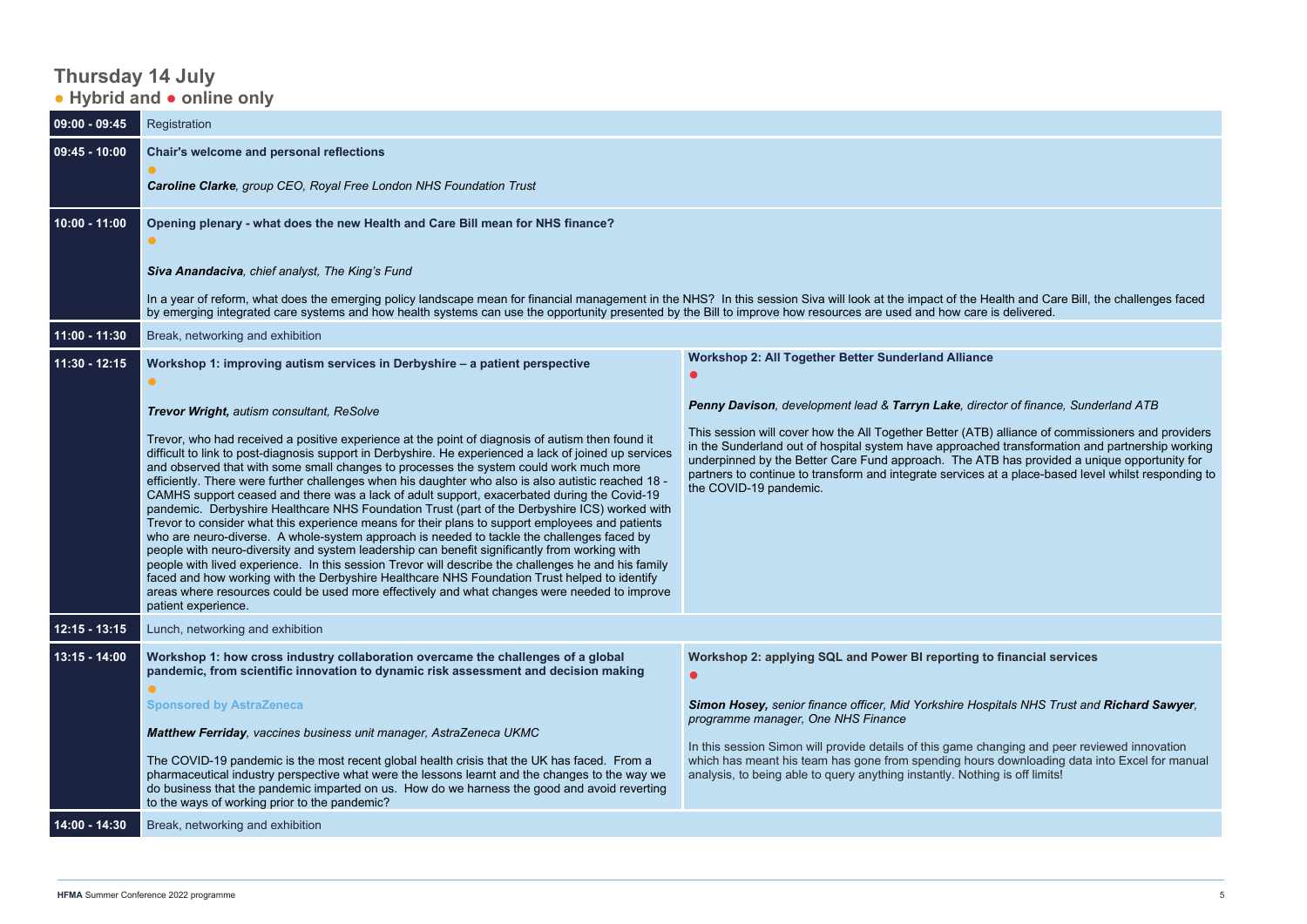$nprow$ ement as SRO and national director of .<br>ackle the backlog of elective care.

| $14:30 - 15:30$ | Closing plenary - addressing the elective recovery backlog<br>$\bullet$                                                                                                                                                                                                                                                                         |
|-----------------|-------------------------------------------------------------------------------------------------------------------------------------------------------------------------------------------------------------------------------------------------------------------------------------------------------------------------------------------------|
|                 | Sir James Mackey, chief executive officer, Northumbria Healthcare NHS Foundation Trust and national director of elective recovery, NHS England and NHS Improvement                                                                                                                                                                              |
|                 | As well as being the chief executive for Northumbria Healthcare NHS Foundation Trust, Sir James has recently been appointed by NHS England and NHS Improvement as<br>elective recovery for the elective recovery programme. Sir James will be delivering the closing address talking about the programme and his team's plans to tackle the bac |
| $15.30 - 15.40$ | Chair's closing address and reflections of the day<br><b>Caroline Clarke, group CEO, Royal Free London NHS Foundation Trust</b>                                                                                                                                                                                                                 |
| $15.40 - 16.00$ | Networking and exhibition                                                                                                                                                                                                                                                                                                                       |
| $19:00 - 22:30$ | Key supporters' dinner                                                                                                                                                                                                                                                                                                                          |
|                 |                                                                                                                                                                                                                                                                                                                                                 |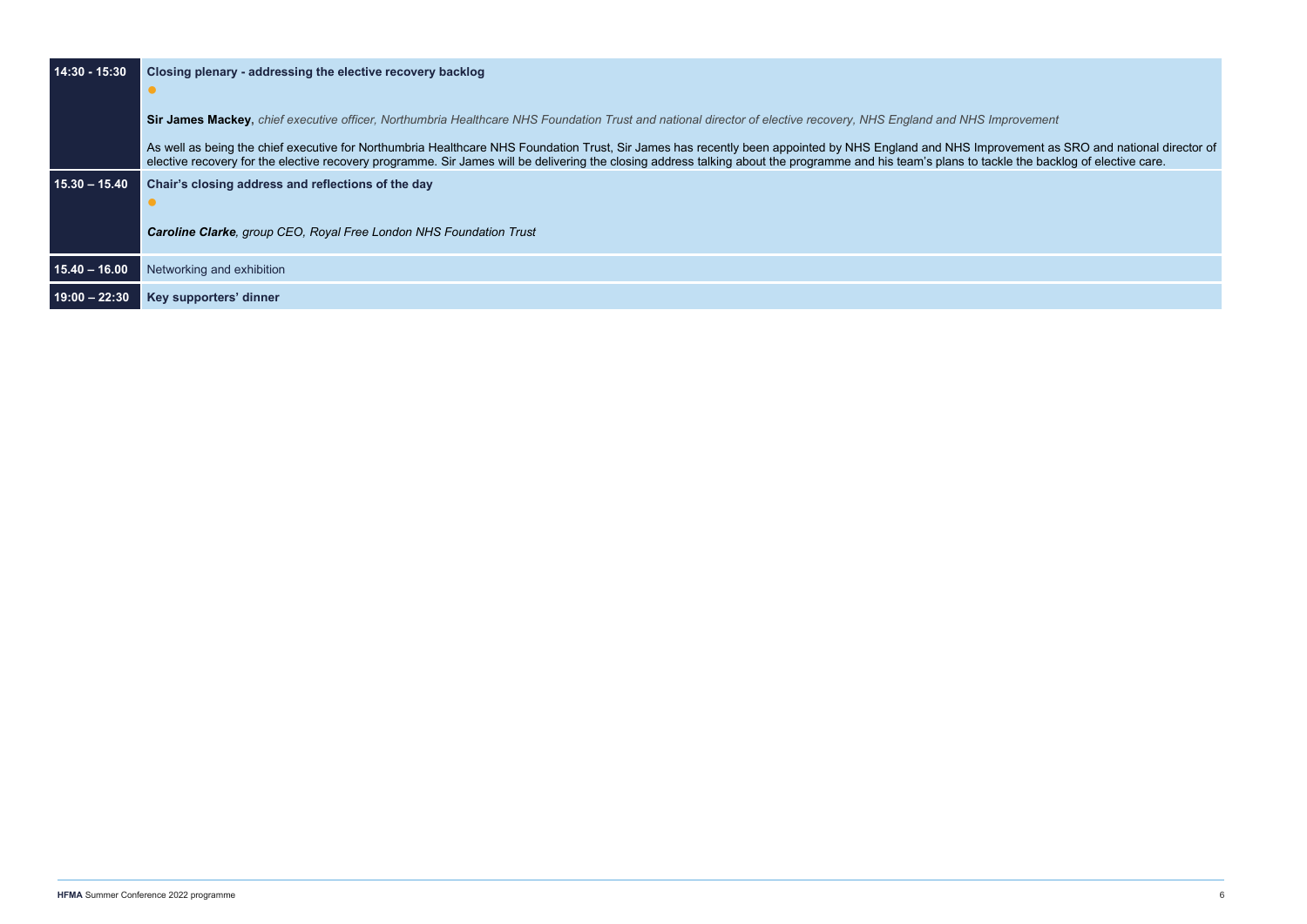# Friday 15 July ● **Hybrid and** ● **online only**

| $09:00 - 09:45$ | Registration                                                                                                                                                                                                                                                                                                                                                                                                                                                                                                                                                                                                                                                                                                                                                                                                                                                                                                                                                                                                                                                                                                                                                                                                                                        |                                                                                                                                                                                                                                                                                                                                 |
|-----------------|-----------------------------------------------------------------------------------------------------------------------------------------------------------------------------------------------------------------------------------------------------------------------------------------------------------------------------------------------------------------------------------------------------------------------------------------------------------------------------------------------------------------------------------------------------------------------------------------------------------------------------------------------------------------------------------------------------------------------------------------------------------------------------------------------------------------------------------------------------------------------------------------------------------------------------------------------------------------------------------------------------------------------------------------------------------------------------------------------------------------------------------------------------------------------------------------------------------------------------------------------------|---------------------------------------------------------------------------------------------------------------------------------------------------------------------------------------------------------------------------------------------------------------------------------------------------------------------------------|
| $09:45 - 10:00$ | Chair's welcome and personal reflections<br>Owen Harkin, deputy chief executive and director of finance & estates, Northern Health and Social Care Trust                                                                                                                                                                                                                                                                                                                                                                                                                                                                                                                                                                                                                                                                                                                                                                                                                                                                                                                                                                                                                                                                                            |                                                                                                                                                                                                                                                                                                                                 |
| $10:00 - 11.00$ | Opening plenary - update from the national leadership team<br>Peter Ridley, deputy chief financial officer, NHS England and NHS Improvement<br>Peter will give an update from the national leadership team with a review of the past 12 months and a look ahead at opportunities and challenges we face in the new financial year, and next steps for<br>the NHS.                                                                                                                                                                                                                                                                                                                                                                                                                                                                                                                                                                                                                                                                                                                                                                                                                                                                                   |                                                                                                                                                                                                                                                                                                                                 |
| $11:00 - 11:30$ | Break, networking and exhibition                                                                                                                                                                                                                                                                                                                                                                                                                                                                                                                                                                                                                                                                                                                                                                                                                                                                                                                                                                                                                                                                                                                                                                                                                    |                                                                                                                                                                                                                                                                                                                                 |
| 11:30 - 12:15   | Workshop 1: personalised care - innovative use of personal health budgets to reduce<br>health inequalities<br>Breda Spillane, design, informatics, evaluation and strategic engagement lead, City and Hackney<br>psychological therapies and wellbeing alliance, Jim Manton, senior lead - commissioning and<br>contracting support, personalised care group, NHS England and NHS Improvement and Hugh<br>Groves, financial advisor, NHS Personalised Care<br>City and Hackney CCG in North East London covers a vibrant, culturally diverse inner city<br>population of 260,000 with high levels of deprivation. During Covid lockdowns Commissioners,<br>GPs, practitioners and service users all raised concerns about people with a serious mental illness<br>being at particular risk of relapse due to isolation and lack of access to online services and<br>resource.<br>Breda will describe the innovative and incredibly timely interventions that were developed to<br>mitigate these concerns. In addition, Breda will share the outcomes achieved and the very latest<br>developments with this approach.<br>Jim Manton will provide an update on other developments associated with personalised care and<br>personal health budgets. | Workshop 2: the Integrated Care Board (ICB) financial framework<br><b>Paul Healy, head of strategic finance, NHS England and NHS Improvement</b><br>This session will include an update from national colleagues at NHS England on the ICB financial<br>framework and the impact of the new legal framework on system finances. |